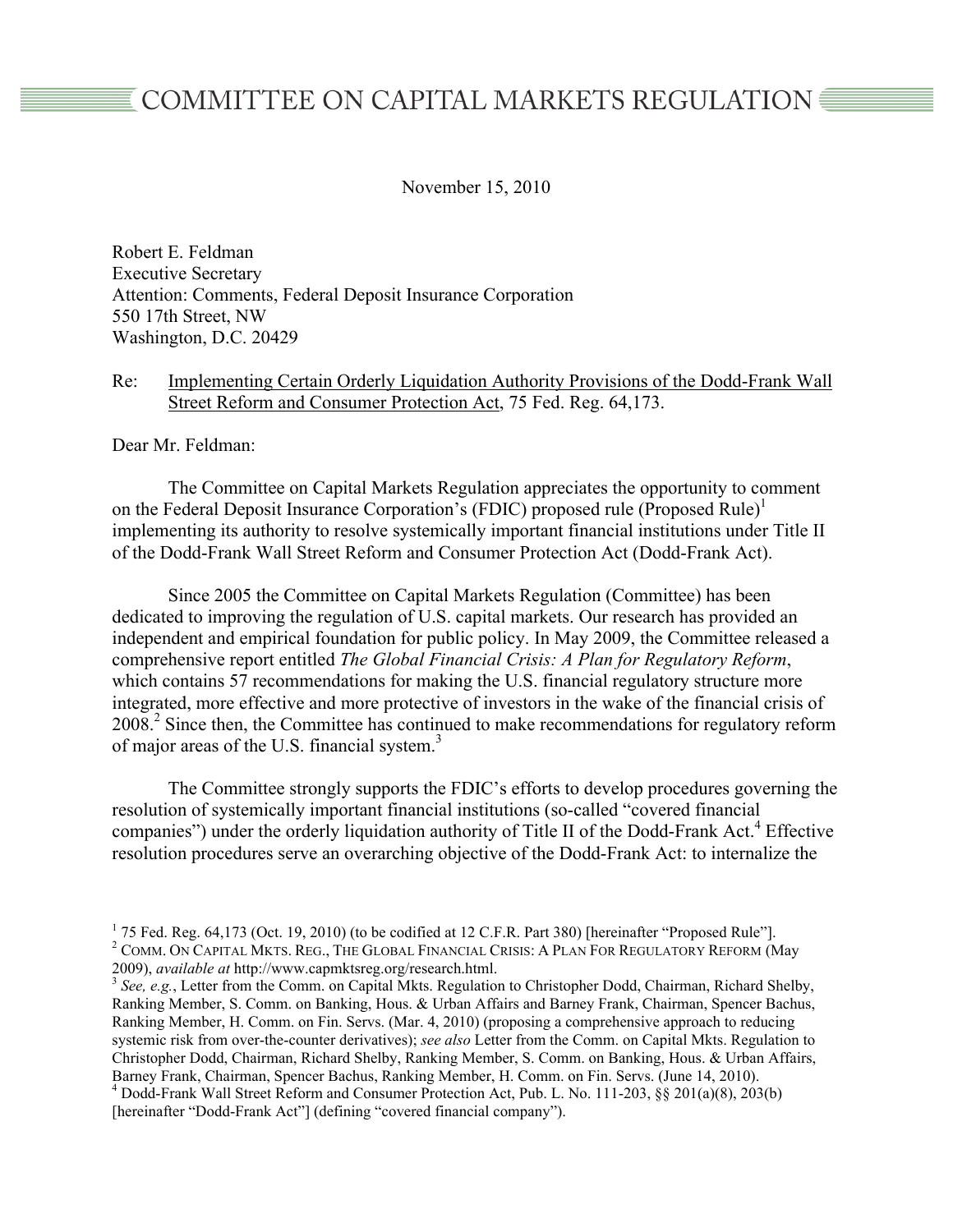costs of a major failure by a systemically important financial institution while limiting its impact on the stability of the financial system.

The comments below evaluate the provisions of the Proposed Rule, contained in  $\S 380.2$ , governing the determination of financial recoveries paid to creditors and shareholders in the context of a resolution. Those provisions reserve too much discretionary authority to the FDIC to adjust payments to short-term debt, which may actually increase overall instability in the financial system by reducing predictability. Moreover, the Committee believes that any resolution procedure is unlikely to function effectively unless it is coordinated with a larger regulatory framework oriented at minimizing systemic risk. For these reasons, the Committee favors deferring a final decision on resolution procedures for systemically important financial institutions until appropriate policy responses to other dimensions of the central problem of systemic risk in the U.S. financial system have been devised and implemented.

#### **Twin Goals for an Adequate Resolution Procedure**

As the background to the Proposed Rule explains, § 204(a) of the Dodd-Frank Act defines the policy objective embodied in the resolution authority as facilitating the wind-up of "failing financial companies that pose a significant risk to the financial stability of the United States in a manner that mitigates such risk and minimizes moral hazard."<sup>5</sup> Under the Act, an adequate resolution procedure must satisfy two basic criteria: First, it must *contain* the risks to the financial system as a whole that are imposed when a systemically important institution fails or threatens to fail. Second, it must *internalize* the costs of the failure and resolution in a way that minimizes moral hazard, *i.e.*, by requiring creditors and shareholders to absorb losses.<sup>6</sup>

Only a resolution procedure that enables the government to credibly commit to allowing systemically important financial institutions to fail in a crisis, by containing systemic risk and the threat of generalized financial panic or contagion, will meaningfully reduce moral hazard. An important step is to announce in advance clear rules governing the treatment of all the liabilities that compose the capital structure of systemically important institutions. Clear rules will allow the market to appropriately price the cost of capital that should be borne by issuers, and will allow creditors to engage in informed contingency planning that contemplates the possibility that these issuers may one day fail.

#### **Treatment of Creditors Under the Proposed Rule**

The Proposed Rule envisions that loss absorption on the part of creditors and shareholders in the context of a resolution—one of the Act's twin goals—will proceed according to two basic principles:

• First, long-term unsecured senior debt (defined as maturing more than 360 days after issuance), subordinated debt,<sup>7</sup> and shareholders<sup>8</sup> will receive no preferential treatment

 $5$  *Id.* § 204(a).

<sup>&</sup>lt;sup>6</sup> Proposed Rule § 380.2(b); *see also* Dodd-Frank Act § 210(h)(3)(B) (barring federal bailout of systemically important financial institutions).

<sup>&</sup>lt;sup>7</sup> Proposed Rule § 380.2(b)(2).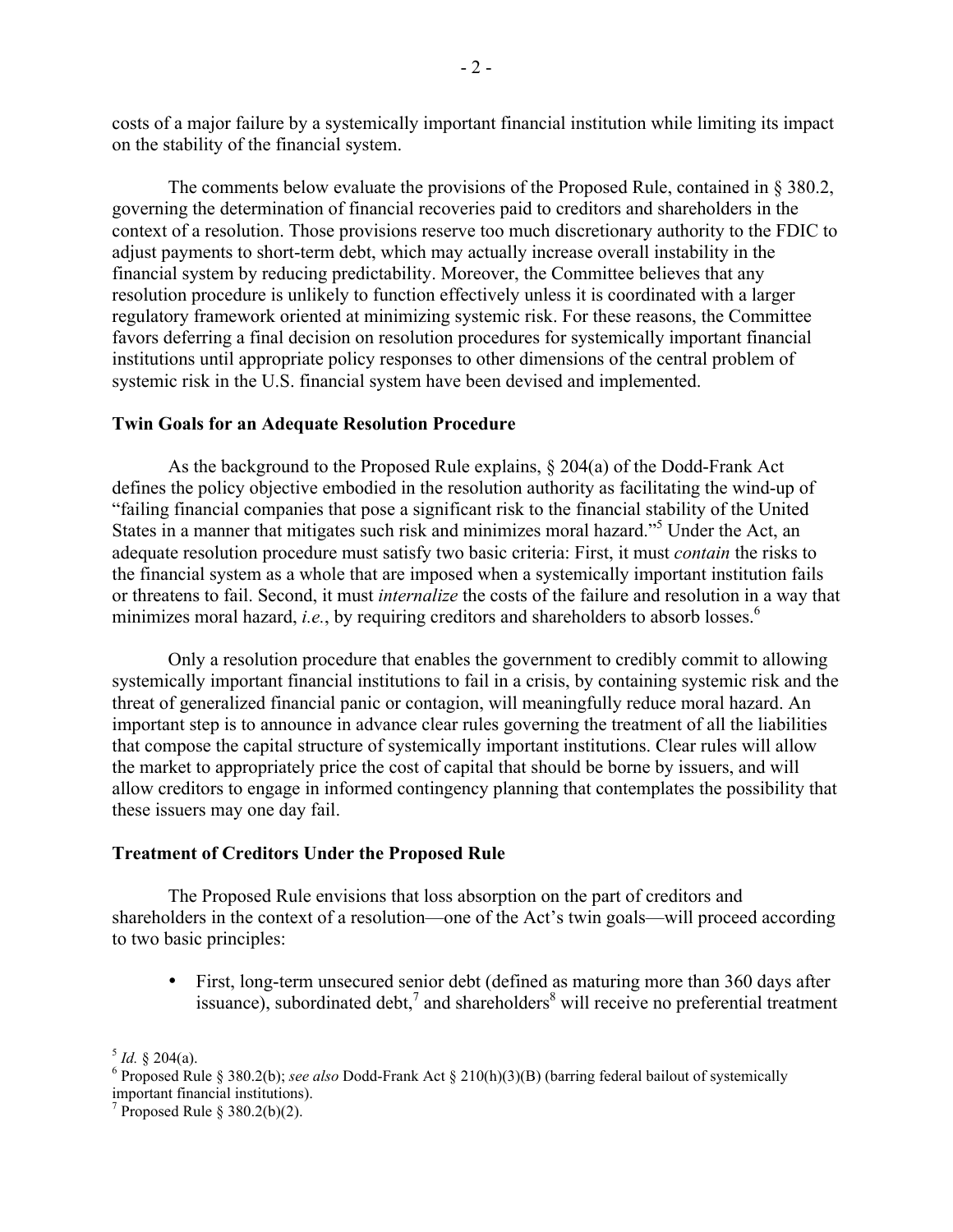relative to other general creditors of a systemically important financial institution resolved through the FDIC's procedure. The FDIC will have no discretion to make additional payments to these debt- and equity holders beyond what would be recovered through the application of normal priority rules to their claims.<sup>9</sup>

• Second, shorter-term debt (maturing within 360 days of issuance)<sup>10</sup> would be eligible, on a case-by-case basis, to receive "additional payments" at the FDIC's discretion if "such payments meet all of the statutory requirements,"<sup>11</sup> including the Act's requirement that the FDIC maximize going-concern value and minimize resolution costs.<sup>12</sup> These payments would be an effective carve-out from normal priority rules. The decision to award exempted status to short-term debt is made by the FDIC Board of Directors<sup>13</sup>

This approach, although designed to enforce loss absorption by long-term creditors and to deter moral hazard, injects too much uncertainty into the calculus of the resolution process and will ultimately not work under the statute.

There are at least three discrete ways in which this feature of the Proposed Rule could contribute to market instability:

## *1. Flight of Short-Term Debtholders*

Short-term debt holders who perceive that the failure of their issuing institution is imminent will have a strong incentive to withdraw their capital and flee, because no one will know with confidence whether the FDIC will choose to intervene by effectively exempting short-term debt from the coverage of priority-based recovery rules or not. This will accelerate the erosion of liquidity at failing institutions and may irremediably damage their ability to operate on a going-concern basis.

### *2. Distortion of Market for Short-Term Debt*

The proposal may also increase the market's general bias for short-term funding. Recognizing that long-term debt holders are exposed to mandatory write-offs in the event their issuer fails, prospective lenders to systemically important institutions will prefer to supply funding in the form of shorter-term instruments to capture the "option value" in the FDIC's discretionary authority. This preference could shift systemically important financial institutions toward overall greater reliance on short-term debt, compounding the systemic effects of a massexit by short-term creditors. Even if regulators assigned short-term debt holders some form of nominal immunity from write-offs in a resolution, this guarantee might fail to forestall a run if a systemically important institution issued too much short-term debt, undermining market confidence that its assets were sufficient to make all short-term creditors whole.

- 
- 

<sup>8</sup> *Id.* § 380.2(b)(3).<br><sup>9</sup> *Id.* §§ 380.2(b)(1)-(4).<br><sup>10</sup> *Id.* § 380.2(b)(1).<br><sup>11</sup> *Id.* at 64,178; accord id. at § 380.2(b)(4).<br><sup>12</sup> Dodd-Frank Act §§ 210(b)(4), (d)(4), (h)(5)(E).<br><sup>13</sup> Proposed Rule § 380.2(b)(4).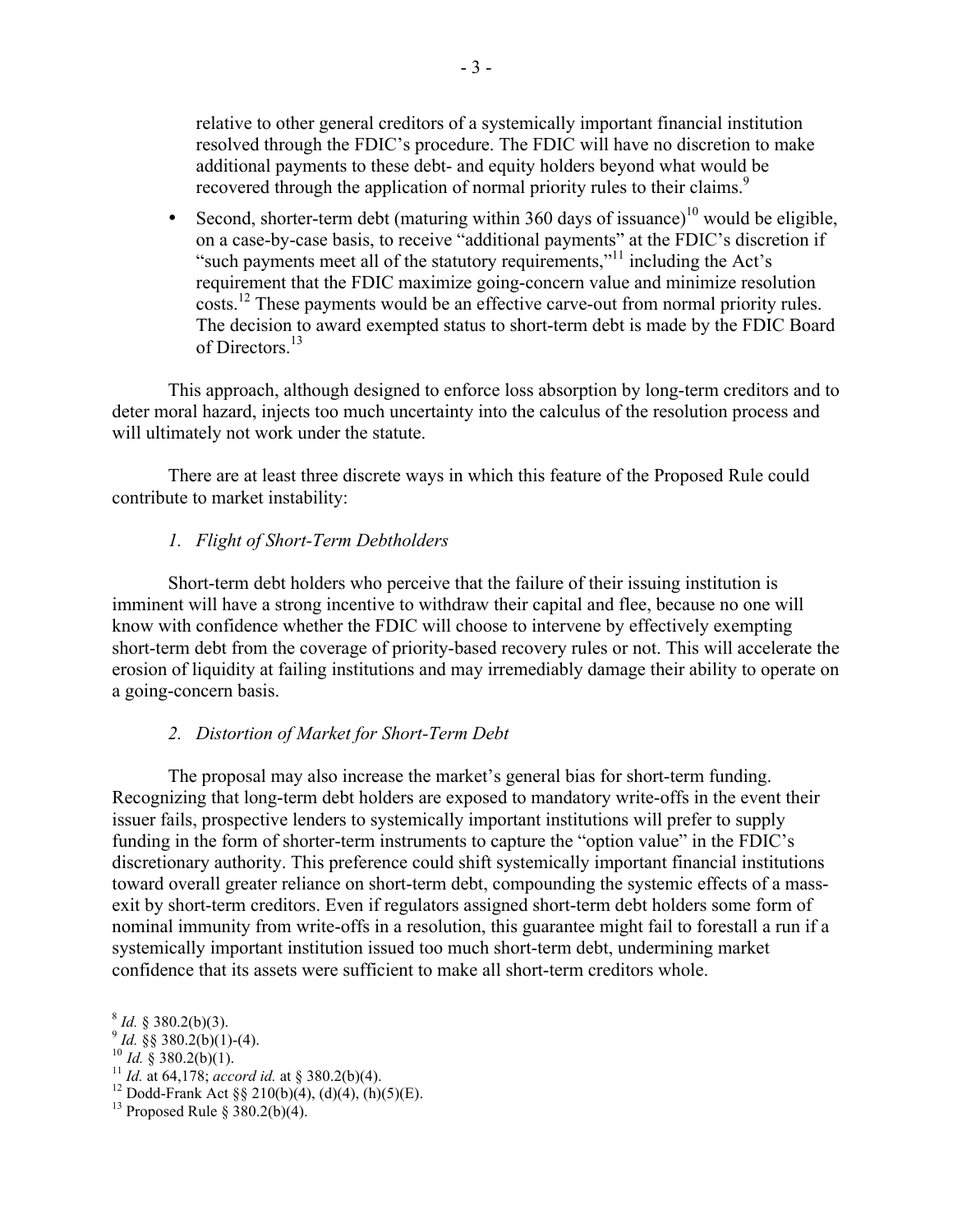## *3. Market's Access to Information*

The application of the Proposed Rule is limited to non-bank financial institutions determined by regulators to be of systemic importance. Short-term debt issued by a non-bank financial institution that does *not* present a systemic threat may be subject to different recovery rules. Determining whether a financial institution is systemically important, either *ex ante* or on the eve of bankruptcy, poses significant challenges for regulators.<sup>14</sup> If short-term debt holders do not know if their issuer will be deemed systemically important, then they will not know which resolution principles will apply to them, compounding uncertainty in the marketplace.

In addition, the value of the additional payments themselves is highly questionable because they will likely have to be taken back under  $\S 210(0)(1)(D)$ . That section requires assessments against claimants that received additional payments from §§ 210(b)(4), (d)(4), or  $(h)(5)(E)$ , "except for payments or amounts necessary to initiate and continue operations essential to implementation of the receivership or any bridge financial company." The additional payments contemplated by the FDIC's rule cannot be so justified. Rather, they would be intended to send a signal to short-term creditors of other institutions that they may receive a preference, as a way to mitigate contagion. Priority for short-term creditors could be justified as part of ordinary debtor-in-possession (DIP) roll up financing, in which creditors are preferenced on their existing debt if they extend new money. But this preference would be given to all creditors, not just short-term ones and does not in any event seem to be the objective of the proposal. Thus, creditors will know that if they receive such payments they will be clawed back and will, therefore, have to accrue the obligation to return the payments, nullifying any value the additional payments may have had in the first place.

### **Resolution as a Mitigant for Contagion and Systemic Risk**

Strong resolution rules for systemically important financial institutions must be deployed with a view toward protecting and stabilizing the financial system as a whole. There are four possible approaches to the treatment of short-term debt, each contemplating a different set of prospective benefits and costs:

# *1. Discretionary Application of Priority Recovery Rules to Short-Term Debt (current Proposed Rule)*

The principal costs of the Proposed Rule are those enumerated above—namely, undesirable incentives to increase short-term debt and will not work under the existing Dodd-Frank framework.

<sup>&</sup>lt;sup>14</sup> See Comm. on Capital Mkts. Regulation, comment to Financial Stability Oversight Council Advance Notice of Proposed Rulemaking, *Authority to Require Supervision and Regulation of Certain Nonbank Financial Companies*, 75 Fed. Reg. 61,653 (filed November [ ], 2010).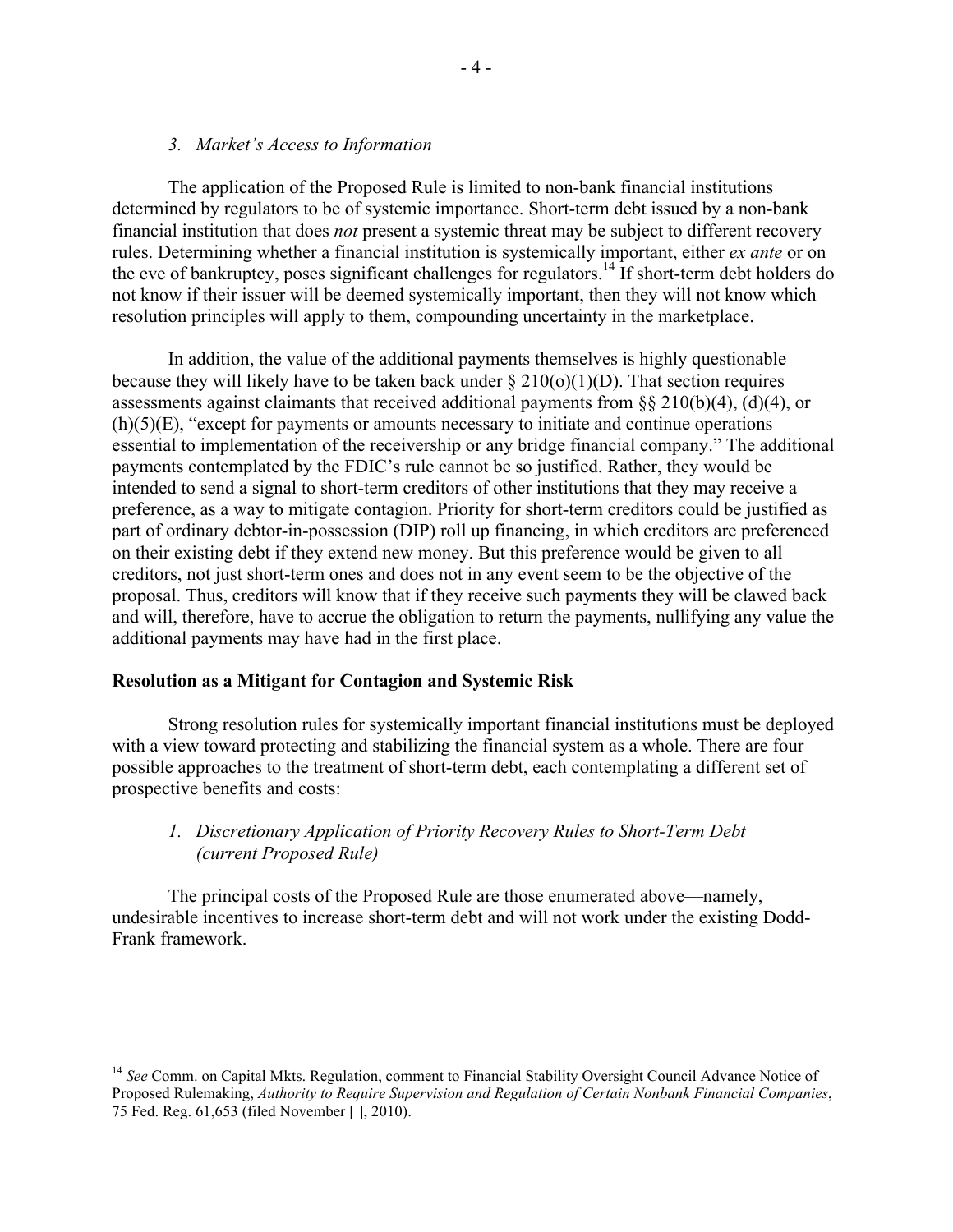## *2. Continue to Employ Current FDIC Resolution Rules for Short-Term Debt in Systemically Important Institutional Resolutions (Existing Priority Rule)*

Under current FDIC priority rules, short-term debt, with other general unsecured liabilities, is subordinated in right of payment to administrative expenses and depositor liability claims in a resolution.15 The FDIC is entitled to first priority payment, after administrative expenses, for the amount of any insured deposits.<sup>16</sup> In effect, this rule imposes contract-based priority recovery on short-term debt with no discretionary carve-out.<sup>17</sup> It forces short-term debt to internalize the costs of failure and informs the marketplace in advance. However, imposing normal priority rules, now used for banks in FDIC resolutions, on all short-term debt, increases the incentive for short-term debt holders of non-bank financial institutions to preemptively withdraw from a systemically important institution that is perceived to be failing, instead of running the risk of impairment in a resolution. This is much less a problem for banks whose short-term debt is largely in the form of deposits. For other systemically important institutions that are substantially dependent on short-term funding as a source of liquidity, the effect of a mass exit will be severely destabilizing. Moreover, a run at one failing institution might mutate into genuine contagion if it prompts short-term creditors at other institutions to run.

## *3. Exemption for Short-Term Debt From Priority Recovery (Absolute Carve-Out)*

Under this approach, short-term debt would be subject to a blanket exemption from the application of normal priority rules to the calculation of financial recovery, conferring an effective special guarantee, if not supplemented by other limitations, to short-term debt. While this might suppress the impulse on the part of short-term creditors to run (if there were sufficient debt subordinated to their priority), it could also promote over-reliance on short-term funding by systemically important financial institutions. It would also require a statutory change.

### *4. Leave Treatment of Short-Term Debt Unresolved for Now*

The fourth approach, favored by the Committee, is to defer formulating final resolution procedures for systemically important financial institutions until appropriate policy responses to other dimensions of the central problem of systemic risk in the U.S. financial system have been devised and implemented by congressional and regulatory authorities.

The fundamental purpose of an effective resolution regime is to contain the risk of financial contagion associated with the failure of systemically important financial institutions. From a review of the prospective costs associated with each rule considered above, however, it is clear that any set of resolution procedures needs to be coordinated with other regulatory and statutory measures that act in concert to contain risk to the financial system. These might include, for example, the extension of a deposit-insurance regime to other short-term debt, limitations on the amount of short-term debt that systemically important financial institutions can issue, or new liquidity rules, or some combination of these and other measures.

 $^{15}$  12 C.F.R. § 360.3.<br> $^{16}$  *Id.* <sup>16</sup> *Id.* <sup>17</sup> *See* 12 U.S.C. § 1821(d)(11).